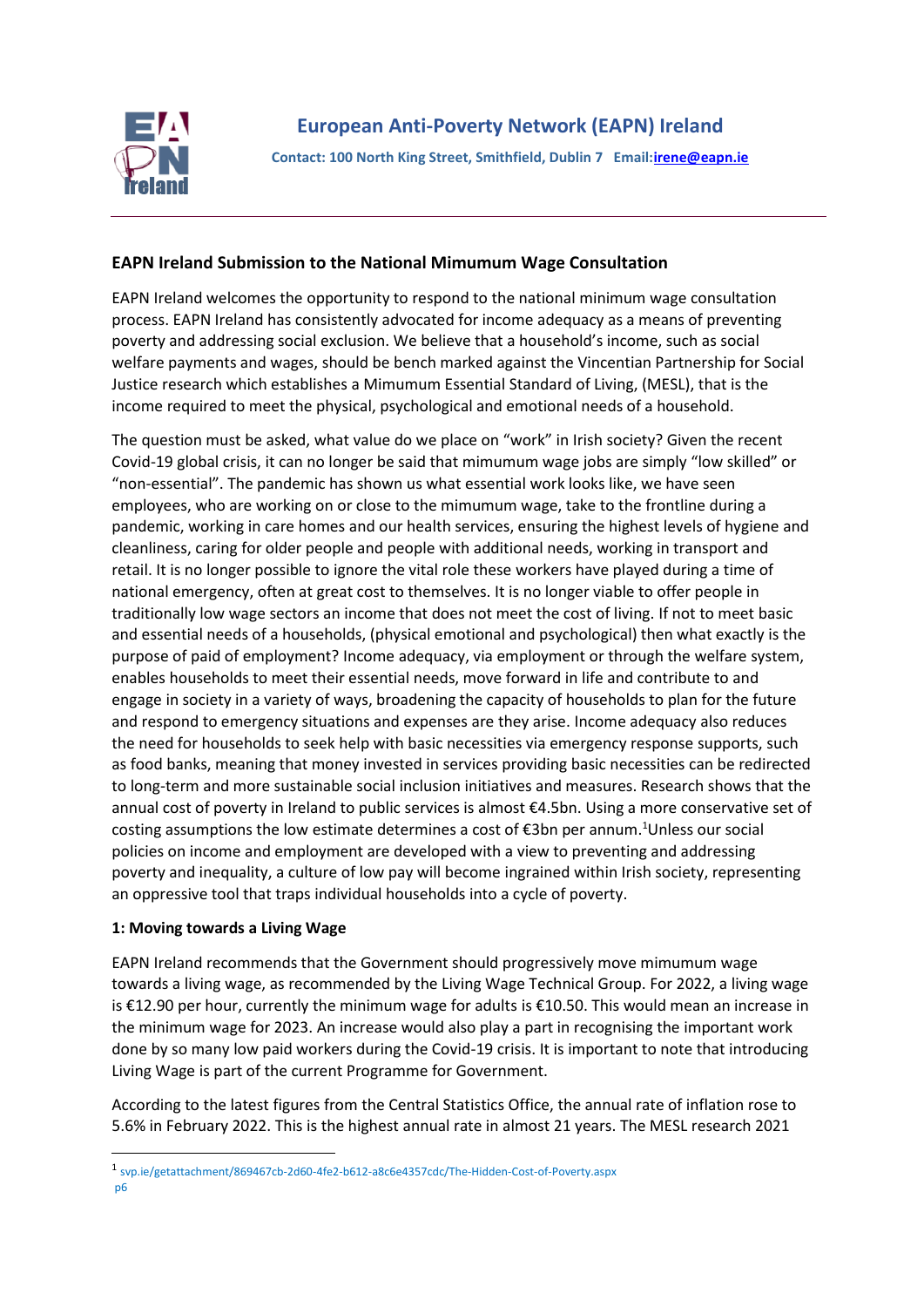shows that a full-time minimum wage salary of a single adult households is estimated to meet 72% of MESL expenditure need.<sup>2</sup> The MESL research, which is updated annually, has shown consistently, and again in 2021, that it is not possible to meet the cost of living on a minimum wage through a standard hour working week. We see that full time earnings from minimum wage employment can only meet the Minimum Essential Standard of Living if the household also has access to social housing with a differential rent and a range of in-work supports. This is a best-case scenario and highlights the vital importance of setting an adequate and appropriate wage floor alongside relevant public services and supports in order to address poverty. With Inflation at 5%, if wages are to remain stagnant then this ensures that people are effectively taking a pay cut, with a reduction in disposable income or the ability to respond to emergency costs due to an increase in general expenditure and outgoings. This will have the greatest negative impact on low-income households.

## **2: At Risk of Poverty and Living in Consistent Poverty**

A 2017 ESRI report funded by the Low Pay Commission entitled A *Study of Minimum Wage Employment in Ireland: The Role of Worker Household and Job characteristics* highlighted that woman were over twice as likely to be earning the minimum wage relative to males. Specifically, 6.9% of female employees compared to 2.7% of male employees. This is consistent with international trends regarding minimum wage jobs. The same report also showed that at 9 % the incidence of minimum wage pay among non-Irish nationals was over twice that of Irish employees. It is also important to note that the incidence of minimum wage was almost three times higher among part-time workers compared to their full-time equivalents.

These findings intersect with statistics around poverty and the likelihood of being at risk of poverty. Research finds that 17% of minimum wage employees belong to a household that is at risk of poverty, compared to 3.3 per cent of non-minimum wage employees.<sup>3</sup> The annual CSO Survey of Income and Living Conditions (SILC) consistently shows that households headed by lone parents, the vast majority of which were led by women, are more likely to live in consistent poverty compared to the general population with a figure of 12.2 % for the former in 2020 relative to 5% for the latter. The SILC results also show that the cost of renting has a major impact on the risk of poverty with almost half, 49.8%, of those who rented from a local authority and 55.9% of those renting in the private rental sector (i.e. accessing housing supports such as the Housing Assistance Payment, Rent Supplement, or the Rental Accommodation Scheme) are at risk of poverty after the cost of rent was deducted from their income.<sup>4</sup> In line with this, research reveals that younger people (25-44) are less likely to live in owner-occupied housing and are also overrepresented in homeless services when compared to older groups. We also see migrants overrepresented on the housing waiting list and in private rental accommodation. Lone parents reported some of the lowest rates of homeownership and some of the highest rates of private rented accommodation and Local Authority housing.<sup>5</sup> These are also the groups most likely to engage with minimum wage employment. There is clearly an intersection between poverty and social exclusion and earning minimum wage. It must be noted that poverty statistics often do not accurately reflect or encompass the experiences of many groups in society that are marginalised and therefore at-risk-of poverty, including people living in Direct Provision, Travellers, Roma, and refugees, and the barriers they face in accessing decent work and a living wage.

<sup>&</sup>lt;sup>2</sup> mesl 2021 annual update.pdf (budgeting.ie)

<sup>3</sup> Maitre et al. (2017)

<sup>4</sup> <https://www.eapn.ie/wp-content/uploads/2022/02/SILC-Briefing-Document.pdf>

<sup>5</sup> https://www.ihrec.ie/app/uploads/2021/09/Monitoring-Adequate-Housing-In-Ireland-Sept-2021.pdf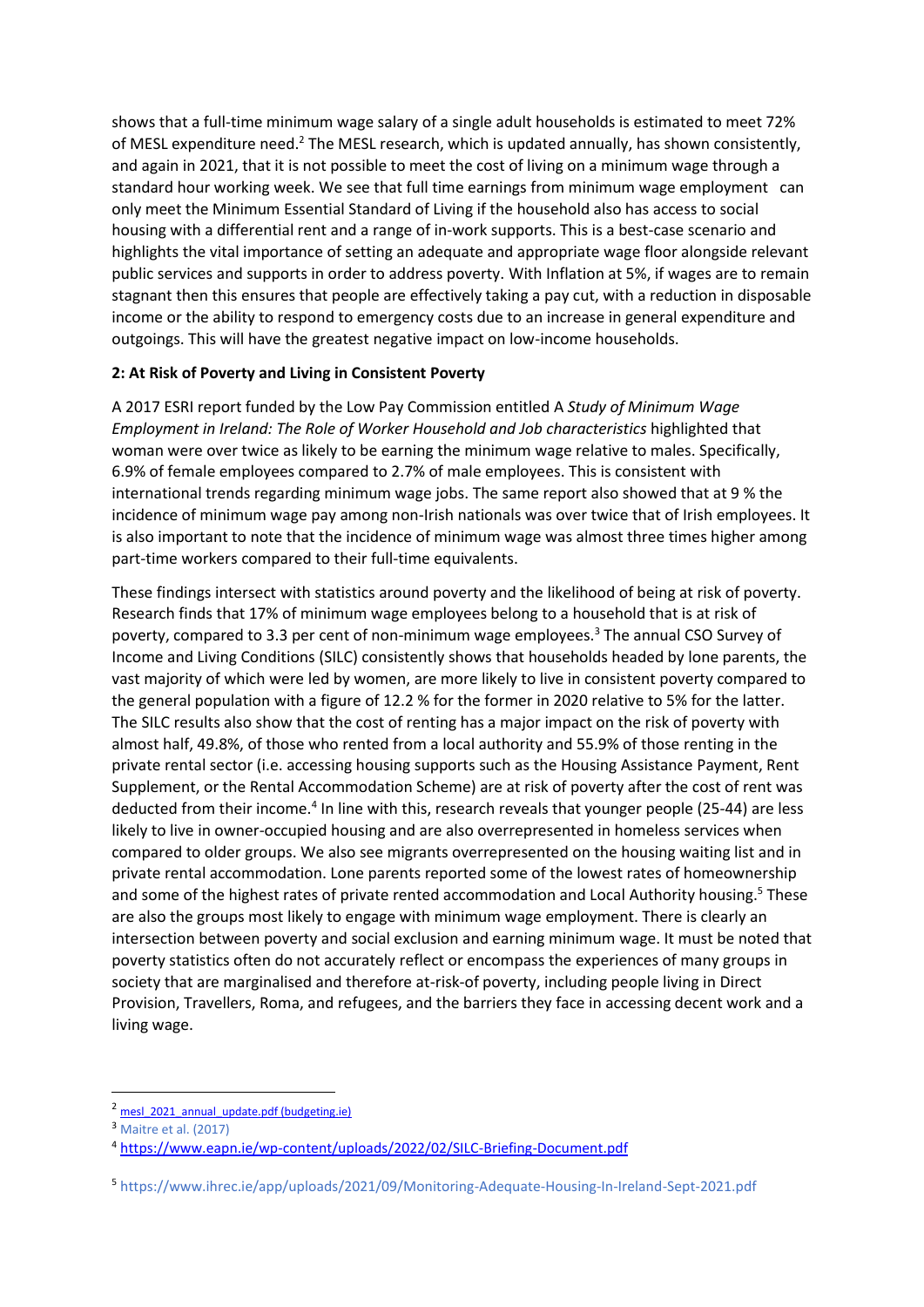## **3: Minimum Wage and "Decent Work"**

The conversation around setting the rate of minimum wage must recognise the need for "decent work" as a means of preventing and addressing poverty. Decent work includes appropriate and safe working conditions, where the rights of employees are respected and enacted, regular and consistent hours, as well as access to a wage that meets the cost of living. The concept of wage suppression for purposes of economic competitiveness ignores the fact that employees are in themselves consumers within the wider economy and local communities. Evidence suggests that inequality in Irish wages between the bottom (the 10th percentile) and the top (the 90th percentile) is higher than in any other high-income European countries. Earners at the top in Ireland, can afford more goods and services with compensation for an hour's work than any of their equivalents in 10 other high-income countries, while Irish earners at the bottom can buy the least relative to their peers in Europe.<sup>6</sup> A living wage and decent working conditions provides a safety net for vulnerable and marginalised households in society. During the last recession, the minimum wage in Ireland prevented large wage reductions for the lowest paid workers during the during the economic downturn of 2008 to 2013.<sup>7</sup> While minimum wage employment can be a temporary solution for many younger people ie students who are on a path to higher paid careers, there are workers who will go on to have lifelong careers in minimum wage employment and these workers deserve to have the dignity of their work protected by ensuring decent working conditions and a progressive move towards a living wage, preventing households from falling below the poverty line.

When setting minimum wage, the low paid commission must question the interaction between minimum wage employment and the groups likely to be at risk or poverty. What are the basic and essential needs of households and what income do households require in order to meet these needs in order to prevent people living below the poverty line? (A number of these households are represented by the Minimum Essential Standard of Living research by the Vincentian Partnership for Social Justice.) The commission must consider how minimum wage employment impacts the capacity of households to access appropriate housing, either within the rental market or via home ownership, access healthcare, to plan for the future, to engage in lifelong learning and upskilling, to pay for adequate quality childcare and raise a family where relevant. The EU Country Report for Ireland highlights that the employment rates for women and people with disabilities in Ireland are below the EU average<sup>8</sup> However questions must be raised about the impact of low-paid employment on people with disabilities, who face extra costs of €9,482-€11,734 extra a year on top of everyday expenses.<sup>9</sup> What are the impacts of low paid and mimumum wage employment on women seeking access to quality and appropriate childcare? While the Pathways to Work Strategy 2020-2025 acknowledges the need to enable access to the labour market for those distant from the labour market, the interaction, not only between *unemployment* and marginalised groups, but between *low-wage employment* and marginalised groups must be examined, and how minimum wage employment contributes to further marginalisation for groups already experiencing social exclusion and poverty.

Ireland has signed up to a range of anti-poverty commitments including the Global Sustainable Development Goals, the European Pillar of Social Rights and the Roadmap for Social Inclusion, which seeks to reduce consistent poverty to 2% by 2025. Part of honouring these anti-poverty

<sup>6</sup> [Wages in Ireland are more unequally distributed than in any other high-income EU country | NERI \(nerinstitute.net\)](https://www.nerinstitute.net/blog/wages-ireland-are-more-unequally-distributed-any-other-high-income-eu-country)

<sup>7</sup> <https://www.esri.ie/system/files/publications/BP202102%20Final.pdf> p12

<sup>8</sup> [https://ec.europa.eu/info/sites/default/files/2020-european\\_semester\\_country-report-ireland\\_en.pdf](https://ec.europa.eu/info/sites/default/files/2020-european_semester_country-report-ireland_en.pdf) p40

<sup>&</sup>lt;sup>9</sup> gov.ie - [The Cost of Disability in Ireland](https://www.gov.ie/en/publication/1d84e-the-cost-of-disability-in-ireland-research-report/) – Research Report (www.gov.ie)